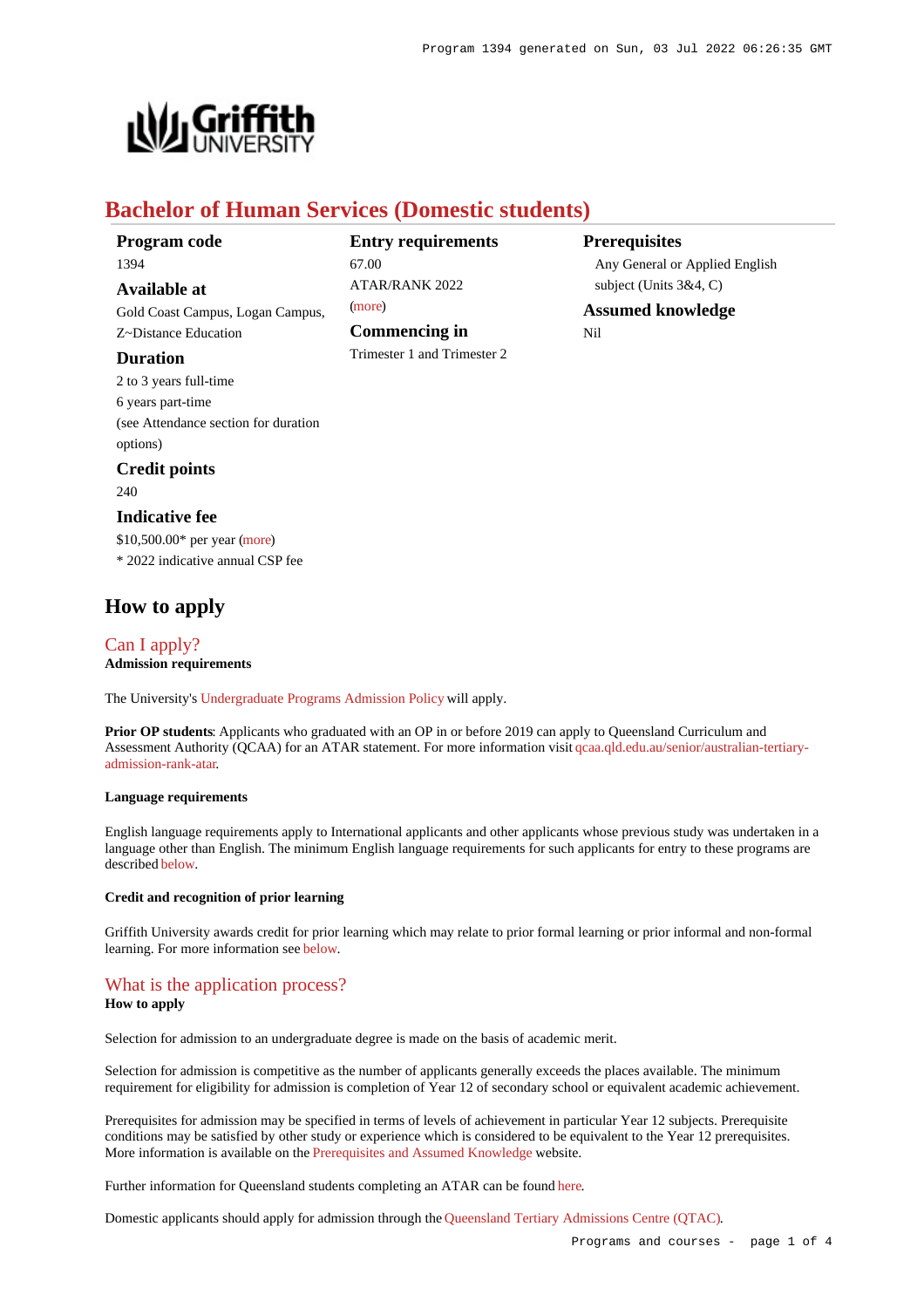Domestic applicants from NSW and ACT should apply for admission through the [Universities Admissions Centre \(UAC\)](http://www.uac.edu.au/).

A summary of the student profile for this program can be found on the QTAC website for [Distance](https://www.qtac.edu.au/courses/listing/bachelor-of-human-services-276055/) | <a href=https://www.qtac.edu.au/courses/listing/bachelor-of-human-services-233451/" target=" blank">Gold Coast | <a href=https://www.qtac.edu.au/courses/listing/bachelor-of-human-services-263312/" target="\_blank">Logan. The Rank profile is located on the **Student Profile** tab.

#### [What are the language requirements?](https://www148.griffith.edu.au/programs-courses/Program/1394/HowToApply/Domestic#language) **Language requirements**

English language requirements apply to International applicants and other applicants whose previous study was undertaken in a language other than English. The minimum English language requirements for such applicants for entry to this program are as follows:

- A minimum overall band score of 6.5 on IELTS (Academic) with no sub-score of less than 6.0
- *OR* a minimum score of 575 on TOEFL
- *OR* an internet-based (iBT) TOEFL score of 79 (no sub-score less than 19)
- OR no score less than 3+ in each skill of the ISLPR (conducted by ISLPR Language Services only)
- OR a minimum overall score of 176 (no score less than 169) on C1 Advanced (formerly Cambridge Certificate in Advanced English) **or** C2 Proficiency (formerly Cambridge Certificate of Proficiency in English)
- OR an overall score of 58 in the Pearson Test of English (Academic) with no score less than 50.

English test results must be no more than two years old.

Applicants should refer to the following University policy for further information:

[Undergraduate Programs Admission Policy](http://policies.griffith.edu.au/pdf/Undergraduate Programs Admission Policy.pdf)

International students who successfully complete the [Direct Entry Program \(DEP\)](https://www.griffith.edu.au/international/griffith-english-language-institute/courses/direct-entry-program) will satisfy the English Language requirements for this Griffith degree.

The Direct Entry Program (DEP) is not available for Domestic students.

If you do not meet the University's specified English language requirements, you may wish to contact the Griffith English Language Institute to increase your eligibility for entering a Griffith University program. This Institute offers a number of English language and other courses at both its Brisbane and Gold Coast branches:

[Griffith English Language Institute](https://www.griffith.edu.au/international/griffith-english-language-institute)

## [What are the QTAC/UAC entry requirements?](https://www148.griffith.edu.au/programs-courses/Program/1394/HowToApply/Domestic#tac-entry-requirements)

#### **QTAC application information**

**Bachelor of Human Services - Gold Coast**

**ATAR/RANK \*** 67.00 **VET Qualification** Certificate III **QTAC code** 233451 **Duration** 3 years full-time **Prerequisites**

Any General or Applied English subject (Units 3&4, C)

*\*The above ATAR/Rank from the 2022 admission cycle represents the minimum adjusted*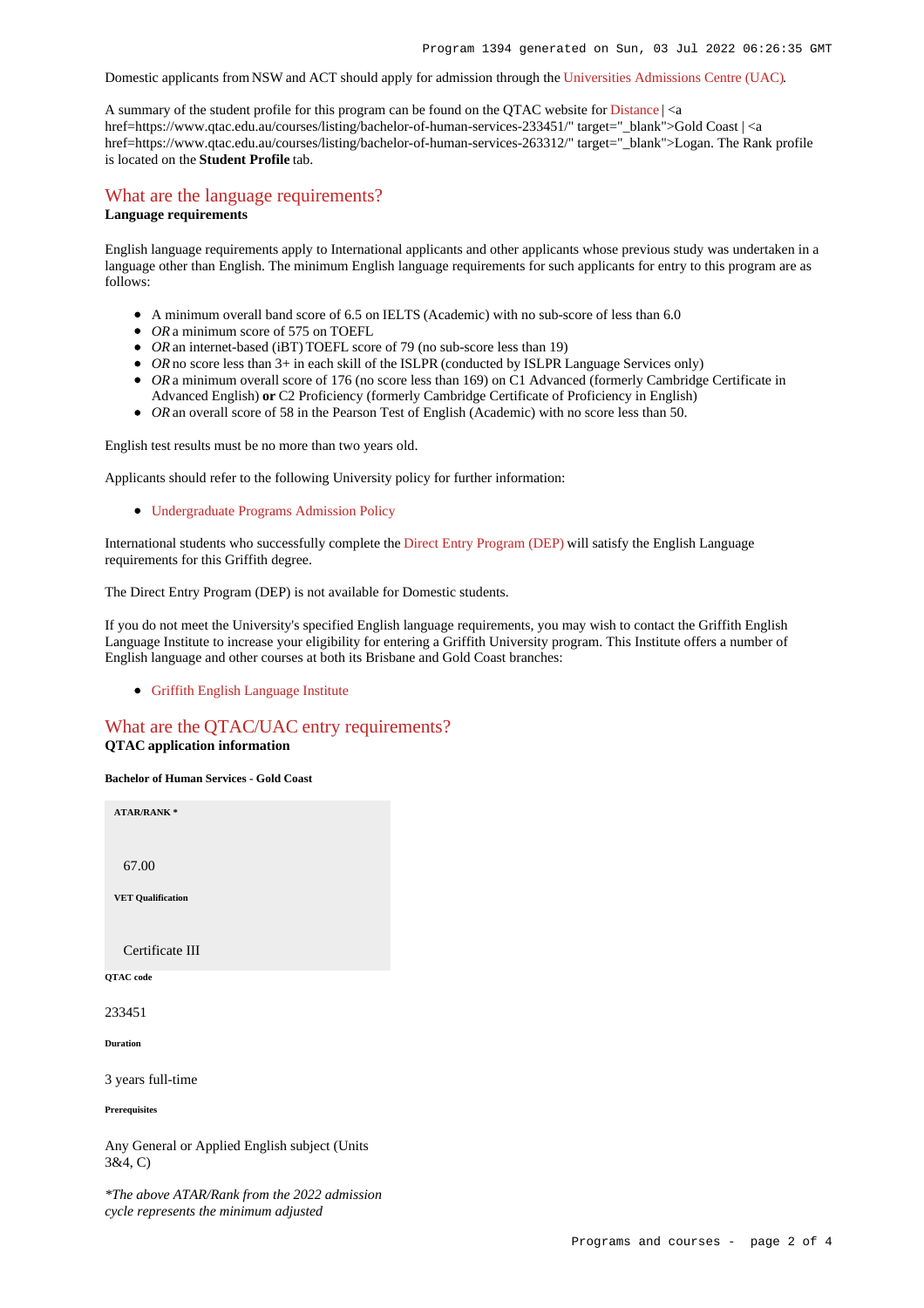*ATAR/Rank to which an offer was made. Minimum thresholds can change from year to year and should be used as a guide only for any future intakes. Applicants with VET qualifications may not be offered a place if the lowest selection rank is higher than the equivalent rank for the VET qualification. Quotas may apply to this program.*

#### **Bachelor of Human Services - Logan**

**ATAR/RANK \***

67.00

**VET Qualification**

Certificate III

**QTAC code**

263312

**Duration**

3 years full-time

**Prerequisites**

Any General or Applied English subject (Units 3&4, C)

#### **Bachelor of Human Services - Distance**

**ATAR/RANK \***

67.00

**VET Qualification**

Certificate III

**QTAC code**

276055

**Duration**

3 years full-time

**Prerequisites**

Any General or Applied English subject (Units 3&4, C)

*\*The above ATAR/Rank from the 2022 admission cycle represents the minimum adjusted ATAR/Rank to which an offer was made. Minimum thresholds can change from year to year and should be used as a guide only for any future intakes. Applicants with VET qualifications may not be offered a place if the lowest selection rank is higher than the equivalent rank for the VET qualification. Quotas may apply to this program.*

#### **UAC application information (for NSW and ACT applicants)**

**Bachelor of Human Services - Gold Coast**